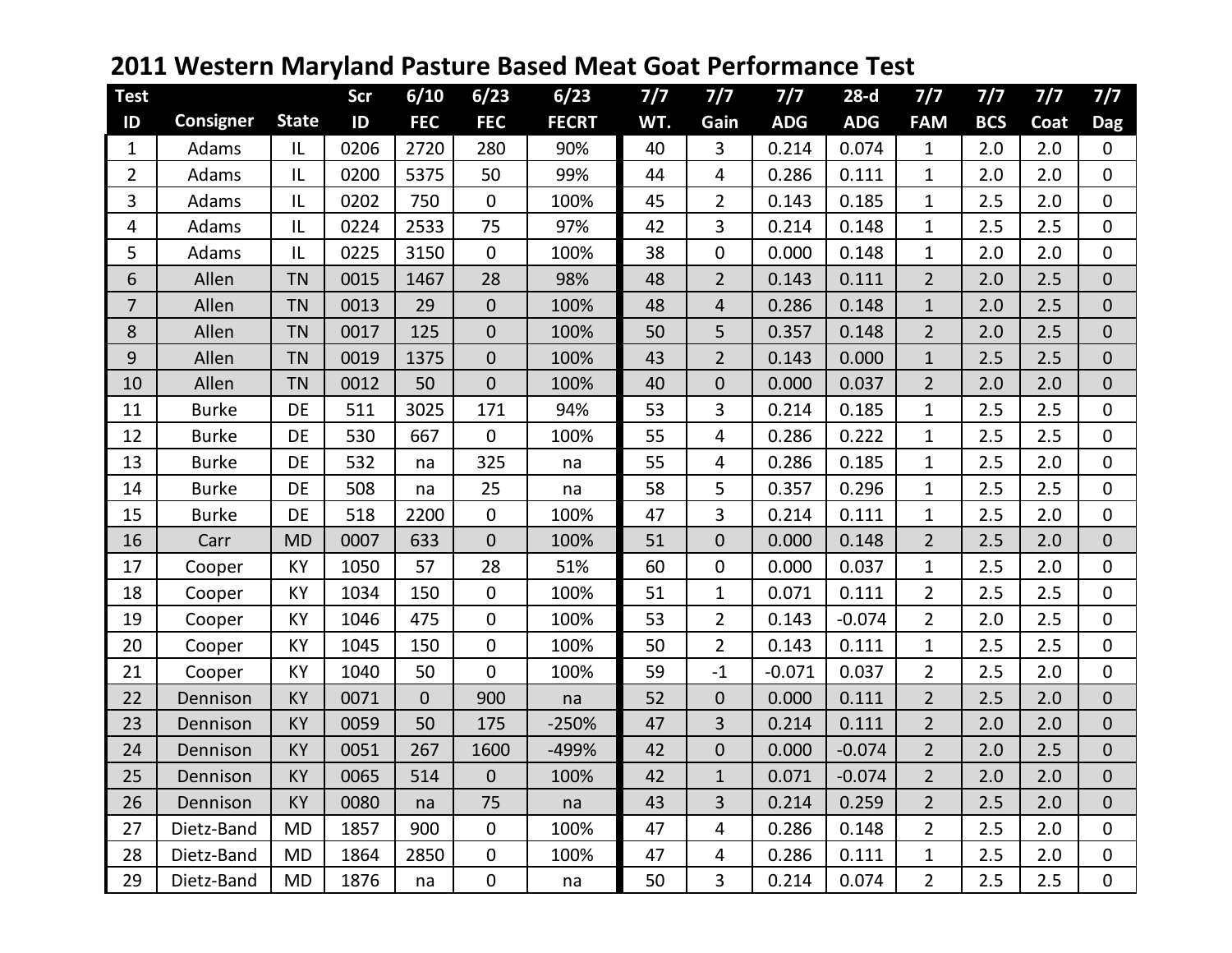| <b>Test</b> |                  |              | <b>Scr</b> | 6/10           | 6/23             | 6/23         | 7/7 | 7/7            | 7/7        | $28-d$     | $7/7$          | 7/7        | 7/7  | 7/7            |
|-------------|------------------|--------------|------------|----------------|------------------|--------------|-----|----------------|------------|------------|----------------|------------|------|----------------|
| ID          | <b>Consigner</b> | <b>State</b> | ID         | <b>FEC</b>     | <b>FEC</b>       | <b>FECRT</b> | WT. | Gain           | <b>ADG</b> | <b>ADG</b> | <b>FAM</b>     | <b>BCS</b> | Coat | <b>Dag</b>     |
| 30          | Francis          | VT           | A01645     | $\overline{0}$ | $\boldsymbol{0}$ | na           | 35  | $\overline{2}$ | 0.143      | 0.111      | $\overline{2}$ | 2.0        | 2.0  | $\mathbf{0}$   |
| 31          | Francis          | VT           | A01646     | 150            | $\overline{0}$   | 100%         | 30  | $\mathbf{1}$   | 0.071      | 0.000      | $\mathbf{1}$   | 2.0        | 2.0  | $\overline{0}$ |
| 32          | Garrett          | VA           | 12         | 0              | $\mathbf 0$      | na           | 44  | $\overline{2}$ | 0.143      | 0.111      | $\mathbf{1}$   | 2.5        | 2.0  | 0              |
| 33          | Garrett          | VA           | 13         | 0              | $\mathbf 0$      | na           | 44  | $\mathbf{1}$   | 0.071      | 0.185      | $\mathbf{1}$   | 2.0        | 2.0  | $\mathbf{0}$   |
| 34          | Garrett          | VA           | 8          | 0              | $\mathbf 0$      | na           | 46  | 3              | 0.214      | 0.370      | $\mathbf{1}$   | 2.0        | 2.0  | $\mathbf 0$    |
| 35          | Garrett          | VA           | 15         | 0              | $\overline{0}$   | na           | 53  | $\overline{2}$ | 0.143      | 0.074      | $\mathbf{1}$   | 2.5        | 2.5  | $\mathbf 0$    |
| 36          | Garrett          | VA           | 10         | 0              | 240              | na           | 44  | $\mathbf 0$    | 0.000      | 0.037      | $\mathbf{1}$   | 2.5        | 2.5  | $\mathbf{0}$   |
| 37          | Gladstone        | <b>WV</b>    | 8086       | $\overline{0}$ | $\mathbf{0}$     | na           | 44  | 3              | 0.214      | 0.074      | $\mathbf{1}$   | 2.5        | 2.5  | $\overline{0}$ |
| 38          | Gladstone        | <b>WV</b>    | 8089       | $\overline{0}$ | $\overline{0}$   | na           | 46  | $\overline{4}$ | 0.286      | 0.111      | $\mathbf{1}$   | 2.5        | 2.5  | $\mathbf{0}$   |
| 39          | Kauffman         | PA           | 0186       | 1033           | 200              | 81%          | 46  | $\overline{2}$ | 0.143      | $-0.037$   | 1              | 2.0        | 2.0  | $\mathbf 0$    |
| 40          | Kauffman         | PA           | 0187       | 375            | $\mathbf 0$      | 100%         | 47  | $\overline{2}$ | 0.143      | 0.185      | $\overline{2}$ | 2.0        | 2.0  | $\mathbf 0$    |
| 41          | <b>KSU</b>       | <b>KY</b>    | 0997       | 2050           | 525              | 74%          | 41  | $\mathbf{1}$   | 0.071      | 0.148      | 3              | 2.5        | 2.0  | $\overline{0}$ |
| 42          | <b>KSU</b>       | KY           | 0992       | na             | $\mathbf{0}$     | na           | 41  | $\overline{2}$ | 0.143      | 0.148      | $\overline{2}$ | 2.0        | 2.0  | $\Omega$       |
| 43          | <b>KSU</b>       | KY           | 0958       | 100            | 700              | $-600%$      | 34  | 3              | 0.214      | 0.037      | $\mathbf{1}$   | 2.0        | 2.0  | $\mathbf{0}$   |
| 44          | <b>KSU</b>       | <b>KY</b>    | 0996       | 1233           | $\mathbf 0$      | 100%         | 45  | 5              | 0.357      | 0.148      | $\overline{2}$ | 2.0        | 2.0  | $\overline{0}$ |
| 46          | Losch            | PA           | 0258       | 0              | 25               | na           | 54  | 3              | 0.214      | 0.148      | $\overline{2}$ | 2.5        | 2.5  | $\Omega$       |
| 47          | Miller           | IN           | 257        | $\overline{0}$ | $\mathbf 0$      | na           | 51  | 3              | 0.214      | 0.259      | $\mathbf{1}$   | 2.5        | 2.0  | $\overline{0}$ |
| 48          | Miller           | IN           | 260        | $\overline{0}$ | $\mathbf 0$      | na           | 44  | 5              | 0.357      | 0.222      | $\mathbf{1}$   | 2.0        | 2.0  | $\overline{0}$ |
| 49          | Miller           | IN           | 258        | $\overline{0}$ | $\overline{0}$   | na           | 44  | $\overline{2}$ | 0.143      | 0.185      | $\mathbf{1}$   | 2.5        | 2.0  | $\Omega$       |
| 50          | Murphy           | NJ           | 0155       | 225            | $\mathbf 0$      | 100%         | 41  | 7              | 0.500      | 0.222      | $\overline{2}$ | 2.0        | 2.0  | $\mathbf 0$    |
| 51          | Murphy           | NJ           | 0145       | na             | 333              | na           | 48  | $\overline{2}$ | 0.143      | 0.111      | $\overline{2}$ | 2.0        | 2.0  | $\mathbf{0}$   |
| 52          | Murphy           | NJ           | 0144       | 257            | 160              | 38%          | 44  | $\overline{2}$ | 0.143      | 0.037      | $\overline{2}$ | 2.0        | 2.0  | $\mathbf 0$    |
| 53          | Murphy           | NJ           | 0157       | 50             | 57               | $-14%$       | 50  | 3              | 0.214      | 0.222      | $\overline{2}$ | 2.0        | 2.0  | $\mathbf{0}$   |
| 54          | Murphy           | NJ           | 0153       | 50             | 175              | $-250%$      | 42  | 4              | 0.286      | 0.148      | $\overline{2}$ | 2.0        | 2.5  | $\mathbf 0$    |
| 55          | Nelson           | <b>MD</b>    | 0032       | 200            | 175              | 13%          | 42  | 3              | 0.214      | 0.185      | $\overline{2}$ | 2.0        | 2.0  | $\overline{0}$ |
| 56          | Nelson           | <b>MD</b>    | 0033       | na             | 50               | na           | 30  | $-1$           | $-0.071$   | $-0.185$   | $\overline{3}$ | 1.5        | 1.5  | $\mathbf{0}$   |
| 57          | Ozkum            | <b>MD</b>    | 11041      | 100            | 40               | 60%          | 37  | 3              | 0.214      | 0.148      | $\overline{2}$ | 2.5        | 2.0  | $\mathbf 0$    |
| 58          | Ozkum            | <b>MD</b>    | 11030      | 0              | $\mathbf 0$      | na           | 39  | 4              | 0.286      | 0.148      | 3              | 2.0        | 2.0  | 0              |
| 59          | Ozkum            | <b>MD</b>    | 11094      | 675            | $\mathbf 0$      | 100%         | 37  | $\mathbf{1}$   | 0.071      | $-0.037$   | $\overline{2}$ | 2.5        | 2.0  | $\overline{0}$ |

## **2011 Western Maryland Pasture Based Meat Goat Performance Test**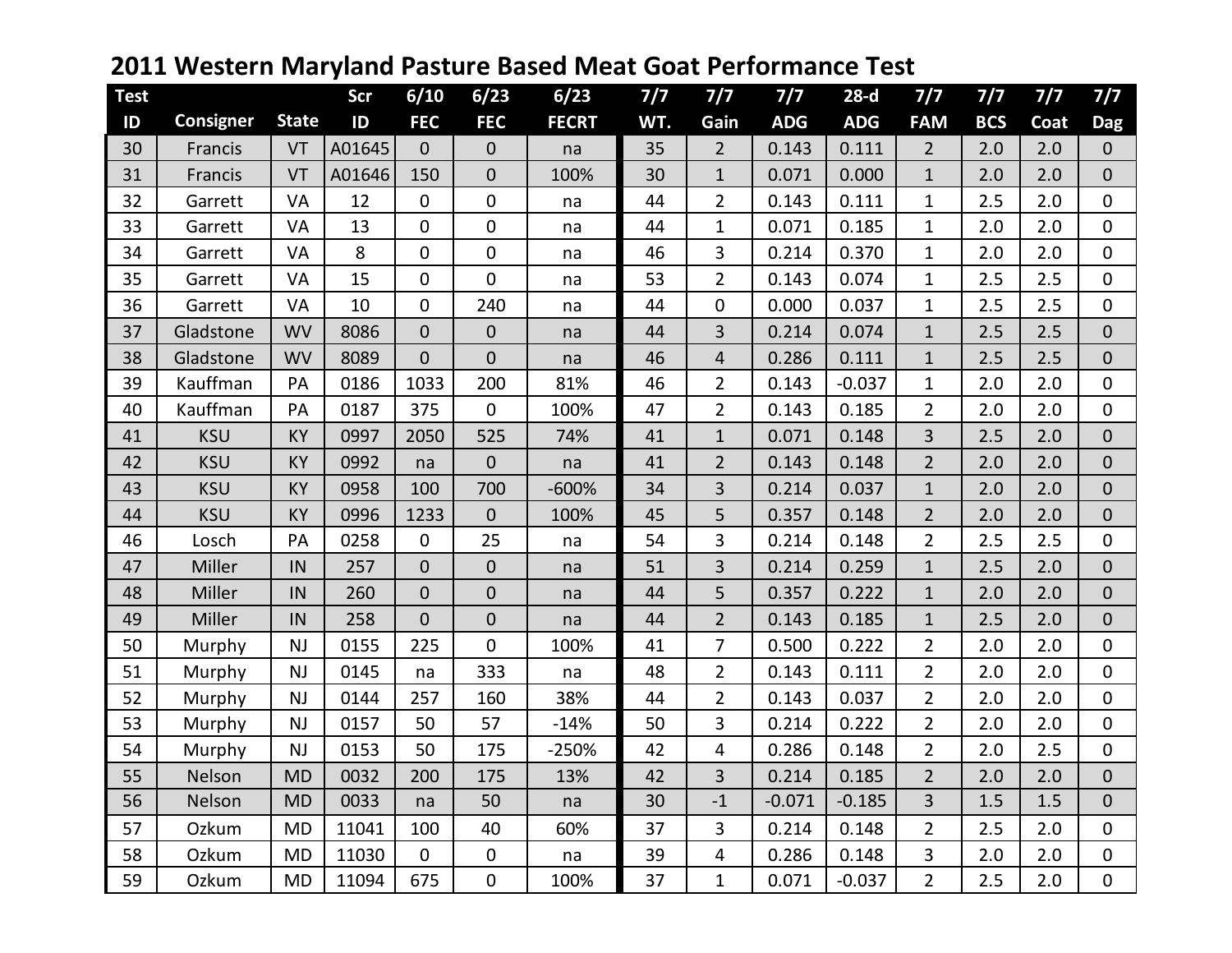| <b>Test</b> |                  |              | Scr   | 6/10         | 6/23           | 6/23         | 7/7  | 7/7            | 7/7        | $28-d$     | 7/7              | 7/7        | 7/7  | 7/7            |
|-------------|------------------|--------------|-------|--------------|----------------|--------------|------|----------------|------------|------------|------------------|------------|------|----------------|
| ID          | <b>Consigner</b> | <b>State</b> | ID    | <b>FEC</b>   | <b>FEC</b>     | <b>FECRT</b> | WT.  | Gain           | <b>ADG</b> | <b>ADG</b> | <b>FAM</b>       | <b>BCS</b> | Coat | <b>Dag</b>     |
| 60          | Ozkum            | <b>MD</b>    | 11136 | 200          | $\mathbf 0$    | 100%         | 37   | $\overline{2}$ | 0.143      | 0.111      | 3                | 2.0        | 2.0  | $\overline{0}$ |
| 61          | Ozkum            | <b>MD</b>    | 11147 | 425          | 250            | 41%          | 36   | $\overline{2}$ | 0.143      | 0.185      | $\overline{2}$   | 2.0        | 2.0  | $\mathbf{0}$   |
| 62          | Renick           | <b>WV</b>    | 1062  | 600          | $\overline{0}$ | 100%         | 68   | $-1$           | $-0.071$   | $-0.074$   | $\mathbf{1}$     | 3.0        | 2.5  | $\mathbf 0$    |
| 63          | Renick           | <b>WV</b>    | 1045  | 600          | $\overline{0}$ | 100%         | 57   | 3              | 0.214      | 0.296      | $2^{\circ}$      | 2.5        | 2.5  | $\overline{0}$ |
| 64          | Renick           | <b>WV</b>    | 1061  | na           | $\overline{0}$ | na           | 52   | $-1$           | $-0.071$   | $-0.037$   | $\mathbf{1}$     | 2.5        | 2.0  | $2^{\circ}$    |
| 65          | Renick           | <b>WV</b>    | 1051  | na           | $\mathbf{0}$   | na           | 49   | $\overline{2}$ | 0.143      | 0.074      | $\mathbf{1}$     | 2.5        | 2.5  | $\Omega$       |
| 66          | Renick           | <b>WV</b>    | 1060  | 100          | 50             | 50%          | 56   | $-3$           | $-0.214$   | $-0.074$   | $\mathbf{1}$     | 2.0        | 2.0  | $\overline{0}$ |
| 67          | J. Smith         | VA           | 0625  | 200          | 866            | $-333%$      | 46   | $\overline{2}$ | 0.143      | 0.111      | $\overline{2}$   | 2.5        | 2.5  | $\mathbf 0$    |
| 68          | J. Smith         | VA           | 0620  | 1175         | 400            | 66%          | 48   | 0              | 0.000      | 0.074      | $\mathbf{1}$     | 2.5        | 2.5  | $\mathbf{0}$   |
| 69          | J. Smith         | VA           | 0618  | 474          | 150            | 68%          | 43   | $\overline{2}$ | 0.143      | 0.185      | $\overline{3}$   | 2.5        | 2.5  | $\mathbf{0}$   |
| 70          | J. Smith         | VA           | 0624  | 700          | 500            | 29%          | 43   | $\overline{2}$ | 0.143      | 0.000      | $\overline{2}$   | 2.5        | 2.5  | $\mathbf{0}$   |
| 71          | Sweitzer         | PA           | 0144  | 50           | 200            | $-300%$      | 42   | $-1$           | $-0.071$   | $-0.037$   | $2 \overline{ }$ | 2.5        | 2.5  | $\Omega$       |
| 72          | Sweitzer         | PA           | 0145  | na           | $\overline{0}$ | na           | 44   | $\Omega$       | 0.000      | 0.074      | $\mathbf{1}$     | 2.5        | 2.0  | $\overline{0}$ |
| 73          | Thorne           | <b>MD</b>    | 1070  | $\mathbf{0}$ | $\mathbf 0$    | na           | 33   | 3              | 0.214      | 0.185      | $\overline{2}$   | 2.0        | 2.0  | $\mathbf{0}$   |
| 74          | Thorne           | <b>MD</b>    | 1071  | $\mathbf{0}$ | $\mathbf 0$    | na           | 32   | 0              | 0.000      | $-0.037$   | 3                | 2.0        | 2.0  | $\mathbf{0}$   |
| 76          | <b>Tiralla</b>   | <b>MD</b>    | 0005  | 525          | 200            | 62%          | 39   | $\overline{3}$ | 0.214      | 0.037      | $\overline{2}$   | 2.5        | 2.0  | $\overline{0}$ |
| 77          | <b>Tiralla</b>   | <b>MD</b>    | 0002  | 1050         | $\mathbf 0$    | 100%         | 36   | $-1$           | $-0.071$   | 0.000      | $\overline{2}$   | 2.0        | 2.0  | $\overline{0}$ |
| 78          | Tiralla          | <b>MD</b>    | 0003  | 1080         | $\overline{0}$ | 100%         | 33   | $\overline{3}$ | 0.214      | 0.037      | $\overline{2}$   | 2.0        | 2.0  | $\Omega$       |
| 79          | Tiralla          | <b>MD</b>    | 0001  | 2275         | 175            | 92%          | 42   | $\overline{2}$ | 0.143      | 0.148      | $\mathbf{1}$     | 2.0        | 2.0  | $\Omega$       |
| 80          | <b>Tiralla</b>   | <b>MD</b>    | 0004  | 5675         | 875            | 85%          | 44   | $\overline{2}$ | 0.143      | 0.000      | $\mathbf{1}$     | 2.0        | 2.0  | $\mathbf 0$    |
| 45          | Zitta            | VA           | 0623  | 200          | 1675           | -738%        | 45   | 5              | 0.357      | 0.185      | $\overline{2}$   | 2.0        | 2.0  | $\mathbf{0}$   |
|             | <b>AVERAGES</b>  |              |       | 734          | 147            |              | 45.2 | 2.1            | 0.150      | 0.103      | 1.62             | 2.25       | 2.16 | 0.03           |

**2011 Western Maryland Pasture Based Meat Goat Performance Test**